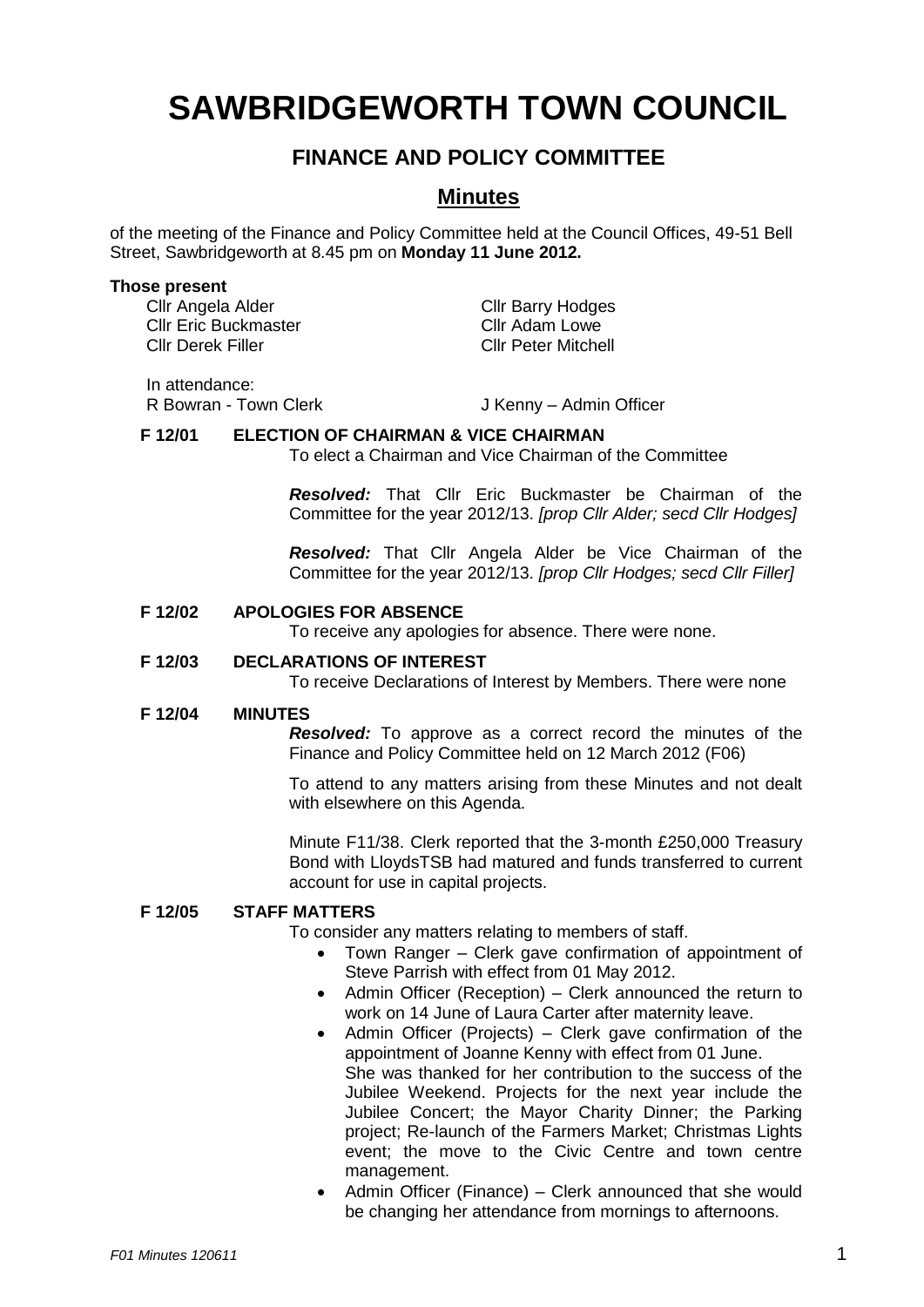# *F 12/06 FINANCE MATTERS*

*To consider any matters relating to the finances and year end arrangements of the Council*

- *Clerk advised members of the visit of the Internal Auditor on 14 June for the end of year audit.*
- *Clerk advised members of the annual accounts and Annual Return for 2011/12.*

*Recommended: that the Annual Governance Statement be approved and adopted by Council. [prop Cllr Hodges; secd Cllr Alder]*

*Recommended: that the Annual Return be approved and adopted by Council. [prop Cllr Hodges; secd Cllr Alder]*

# **F 12/07 CIVIC CENTRE PROJECT**

To receive the Clerks report on the progress of the construction of the new Civic Centre at Sayesbury Manor Cottage. Contract is now in the third week and proceeding according to plan. Site visits will be arranged for Members when the site is safe to enter.

# **F 12/08 MEMORIAL HALL PROJECT**

To review the progress and financial report from the Trustees of the Memorial Hall relating to the refurbishment project. Trustees committed to report monthly on progress. A report on progress and financial projections has now been received but could not be reconciled with the Council's own financial records.

Concern was expressed about the relationship to the project of the Herts Regional College. It was acknowledged that there had been a slow start to the project bigger changes are to follow and all will for the benefit of the community.

Agreed to renew the delegated authority for the Clerk to sanction further expenditure on the project but the reconciled situation was to be agreed by the Clerk and reported back to the Chairman of the Committee.

Agreed to invite Council's nominated representative Trustee, Cllr Wincott, to the next meetings of the Committee.

# **F 12/09 POLICY MATTERS**

To review the Policy Statement for the future development of Town Council services to the community.

- Council Constitution. Clerk said that a start had been made on the sections for the Constitution.
- Standing Orders The Localism Act (s27) requires the Council to adopt a new Code of Conduct by 01 July 2012. This is hampered by lack of detail from DCLG. Clerk presented a draft based upon the NALC model. There is an alternative EHDC model. Members were invited to comment before it is brought before Council on 25 June.
- Parking Policy Clerk presented a draft policy for the implementation of the Agency agreement with EHDC for the removal of fly-posters.
- *Resolved:* to propose the policy to Council on 25 June. *[prop Cllr Alder; secd Cllr Hodges]*